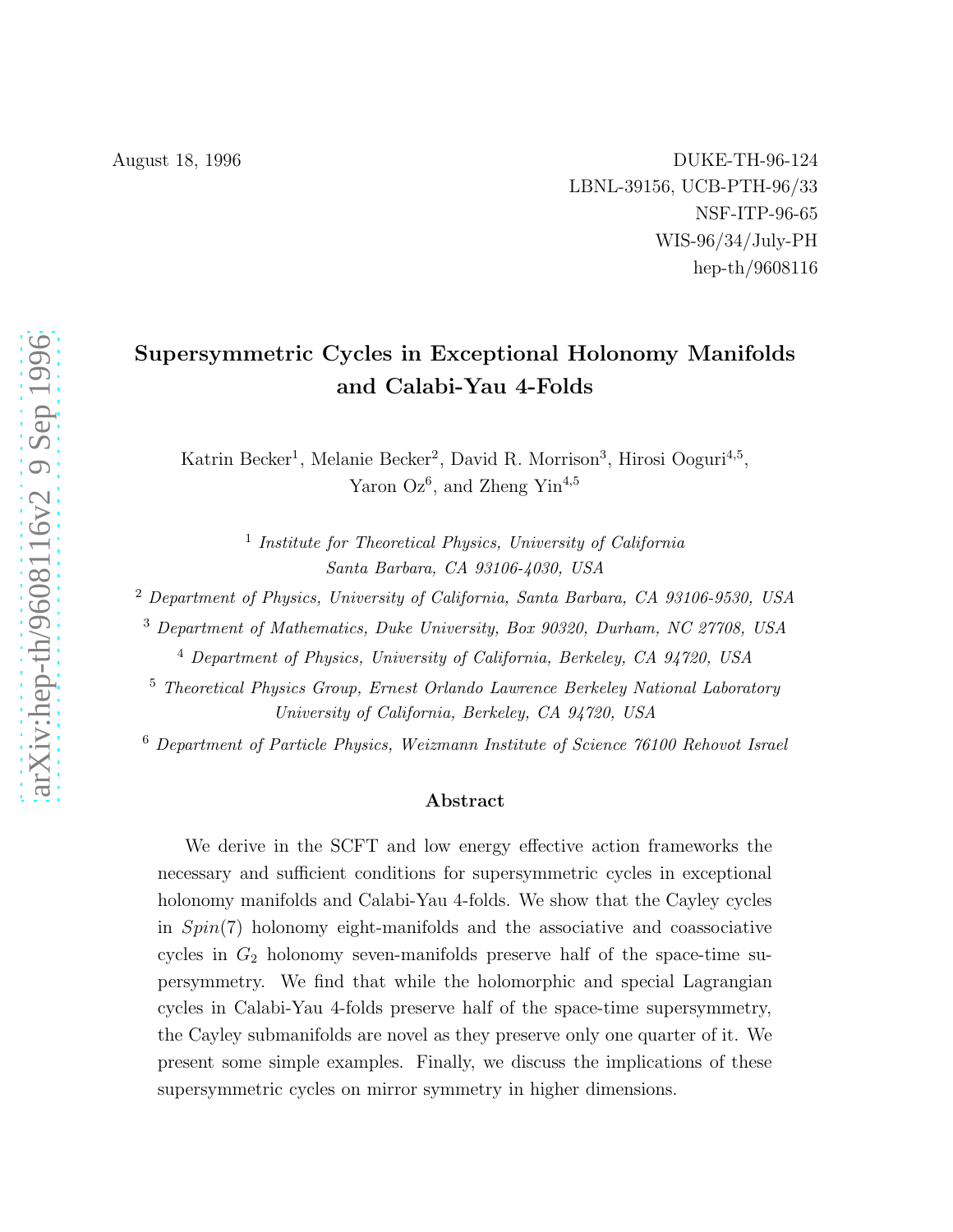## 1 Introduction

A supersymmetric cycle is characterized by the property that the worldvolume theory of a brane wrapping around it is supersymmetric. The conditions for supersymmetric cycles in Calabi-Yau 3-folds have been analyzed using the low energy effective actions for branes [1, 2], where two types of conditions have been found. The first type corresponds to even-dimensional cycles being complex (holomorphic) submanifolds, i.e., having  $\frac{1}{p!}k^p$ as their volume form, where  $k$  denotes the Kähler form. The second type corresponds to middle-dimensional cycles being special Lagrangian, i.e., Lagrangian submanifolds having  $Re(\Omega)$  as their volume form where  $\Omega$  corresponds to the nowhere vanishing holomorphic  $(n, 0)$  form on the Calabi-Yau *n*-fold. The special Lagrangian and complex cycles in Calabi-Yau 3-folds and 4-folds have been shown in [3] to arise from the large volume limit of  $N = 2$  SCFT boundary conditions of A and B types respectively. Both types break half of the space-time supersymmetry.

Our aim is to study supersymmetric cycles of exceptional type that are not complex or special Lagrangian submanifolds, which exist in  $Spin(7)$ ,  $SU(4)$  and  $G_2$  holonomy manifolds. For that it will be useful to introduce the concept of calibration [4] which is the appropriate framework to study supersymmetric cycles. A calibration is a closed  $p$ form  $\varphi$  on a Riemannian manifold of dimension n, such that its restriction to each tangent p-plane of  $M$  is less or equal to the volume of the plane. Submanifolds for which there is equality are said to be calibrated by  $\varphi$ . A calibrated submanifold has the least volume in its homology class. In fact, this property of a calibration provides a natural geometric interpretation of the Bogomolnyi bound for D-branes wrapped about such submanifolds, with the calibrated submanifolds corresponding to the BPS states which saturate the bound. Complex and special Lagrangian submanifolds are calibrated by  $\frac{1}{p!}k^p$  and  $Re(\Omega)$ respectively. In addition to these calibrations there exist exceptional ones [4]. The Cayley calibration is a self-dual 4-form on eight-dimensional manifolds with holonomy contained in  $Spin(7)$ . The associative calibration is a 3-form on seven dimensional manifolds with holonomy contained in  $G_2$ , and the coassociative calibration is its Hodge dual.

In this paper we will analyze the supersymmetric cycles associated with these exceptional calibrations using the SCFT framework and the low energy effective action approach. In section 2 we will consider the Cayley calibration in  $Spin(7)$ . In section 3 we consider  $SU(4)$  holonomy eight-manifolds and the associative and coassociative calibrations in  $G_2$  holonomy seven-dimensional manifolds are discussed in section 4. We will construct the SCFT boundary conditions which in the large volume limit are associated with these cycles. We will find that the Cayley 4-cycle in  $SU(4)$  holonomy Calabi-Yau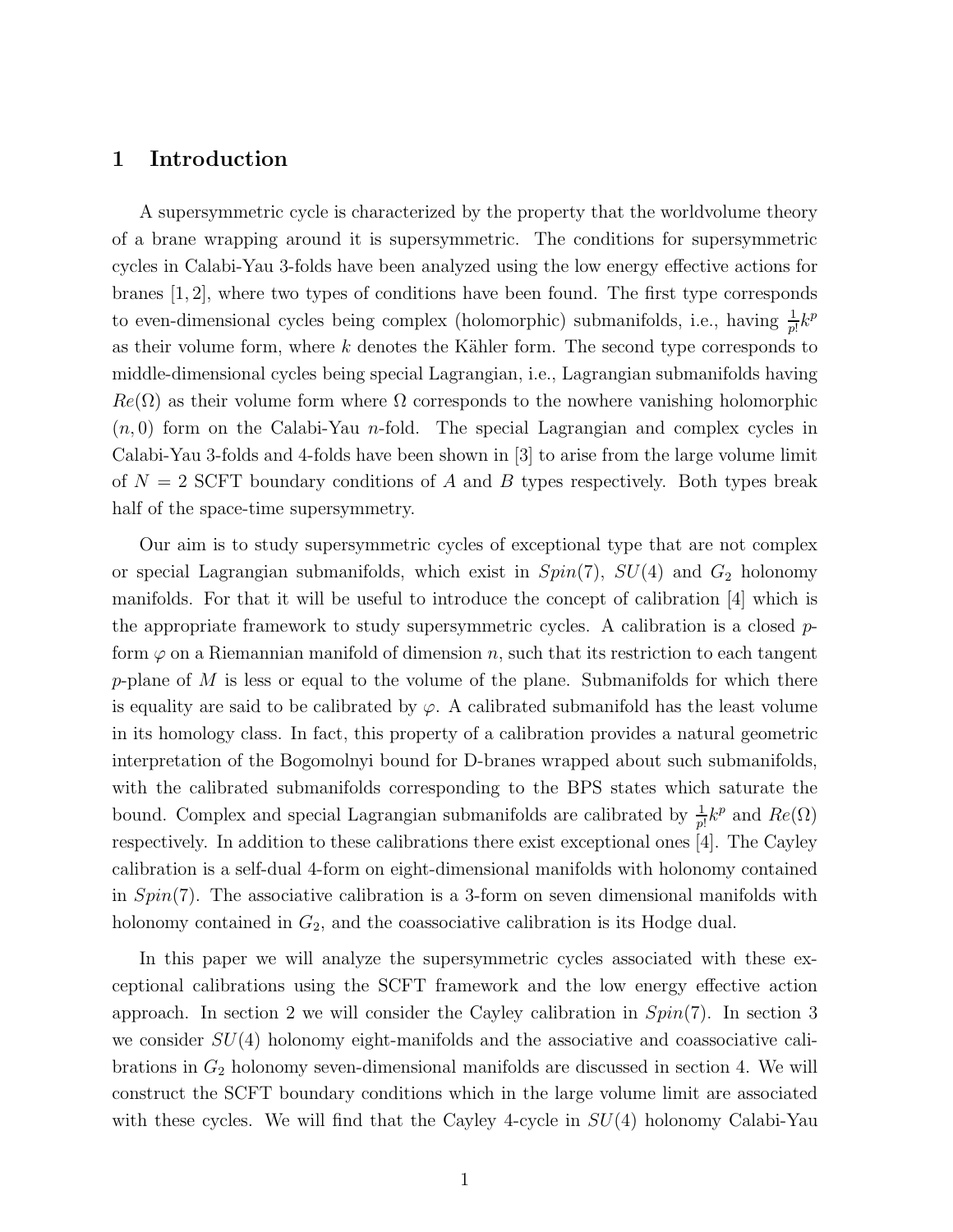4-fold is novel as it preserves only one quarter of space-time supersymmetry, while all the others preserve as usual half of the supersymmetry. Using the supersymmetry transformations of the low energy effective action for branes compactified on the Calabi-Yau 4-fold we derive the necessary and sufficient conditions for supersymmetric cycles. As expected, these conditions will coincide with the large volume limit of the SCFT boundary conditions. We present some simple examples of supersymmetric cycles in Calabi-Yau 4-folds. In section 5 we discuss the implications of these supersymmetric cycles on mirror symmetry in higher dimensions.

## 2  $Spin(7)$  holonomy

Let M be an eight-manifold. A  $Spin(7)$  structure on M is given by a closed self-dual Spin(7) invariant 4-form  $\Phi$ . This defines a metric g with holonomy group  $Hol(g) \subset$  $Spin(7)$ . Such a metric is Ricci-flat. Compact  $Spin(7)$  holonomy manifolds have been constructed in [5] by resolving the singularities of  $T^8/\Gamma$  orbifolds. Here  $T^8$  is equipped with a flat  $Spin(7)$  structure and  $\Gamma$  is a finite group of isometries of  $T^8$  preserving that structure. On a  $Spin(7)$  holonomy manifold there exists one covariantly constant spinor, which will provide us, upon compactification, with one space-time supersymmetry.

The 4-form Φ can be used as a calibration called the Cayley calibration. The calibration in general is related to the covariantly constant spinor via squaring [6] which basically means that the calibration form can be constructed from an appropriate product of two spinors.

The extended symmetry algebra of sigma models on  $Spin(7)$  manifolds has been found in  $[7]$ . In addition to the stress momentum tensor T and its superpartner G, it contains two operators  $\tilde{X}$  and  $\tilde{M}$  with spins 2 and  $\frac{3}{2}$  respectively. The presence of the spin 2 operator  $\tilde{X}$  may be understood along the following lines: Recall that corresponding to the covariantly constant spinor there exists a dimension  $\frac{1}{2}$  Majorana-Weyl spectral flow operator  $\Psi_L$  mapping the Neveu-Schwarz (NS) sector to the Ramond sector. It implies the existence of a dimension 2 operator  $\tilde{X}$ , which is the energy-momentum tensor for the  $c = \frac{1}{2}$  Majorana-Weyl fermion (Ising model), mapping the NS to NS sectors. In the large volume limit of the manifold  $M, \tilde{X}$  takes the form [7]

$$
\tilde{X}_L = \frac{1}{2} g_{\mu\nu} \psi_L^{\mu} \partial_z \psi_L^{\nu} + \Phi_{\mu\nu\rho\sigma} \psi_L^{\mu} \psi_L^{\nu} \psi_L^{\rho} \psi_L^{\sigma} , \qquad (2.1)
$$

with a similar formula for  $\tilde{X}_R$ . The  $\psi$ 's in (2.1) are the left handed fermions in the sigmamodel. This  $\tilde{X}$  and its superpartner  $\tilde{M}$  together with T and G make a closed algebra, and we will refer to it as the Ising superconformal algebra (ISCA).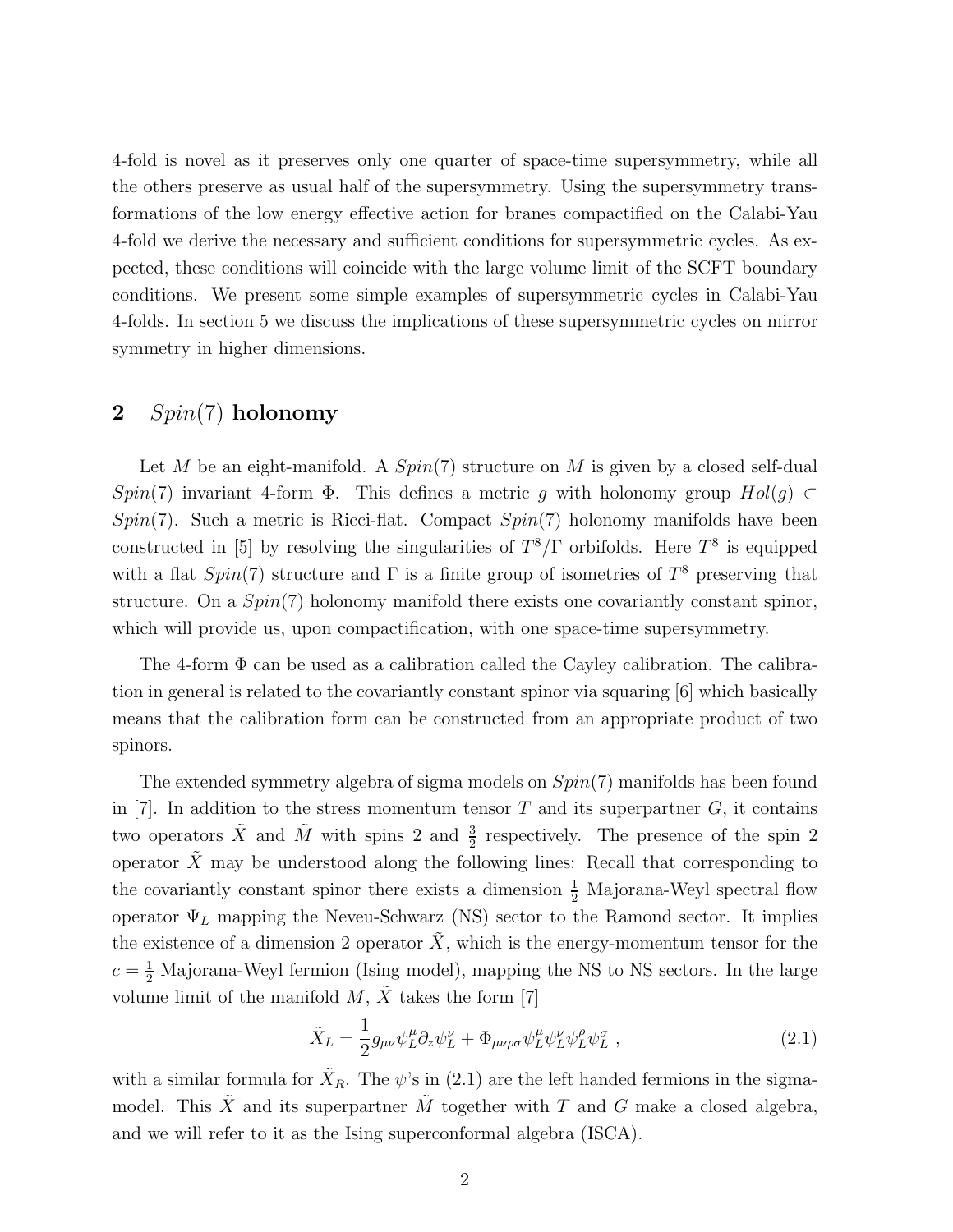Let us impose now the boundary conditions. In order to preserve the  $N = 1$  SCA we require

$$
T_L = T_R, \qquad G_L = \pm G_R \tag{2.2}
$$

Also, we have to preserve a linear combination of the left and right spectral flow operators. The ISCA algebra implies that

$$
\tilde{X}_L = \tilde{X}_R, \qquad \tilde{M}_L = \pm \tilde{M}_R \ . \tag{2.3}
$$

Thus, there is only one type of boundary condition in this case.

The conditions (2.2) are solved in the large volume limit by

$$
\partial X^{\mu} = R^{\mu}_{\nu} \bar{\partial} X^{\nu}, \qquad \psi^{\mu}_{L} = \pm R^{\mu}_{\nu} \psi^{\nu}_{R} , \qquad (2.4)
$$

where

$$
g_{\mu\nu}R^{\mu}_{\rho}R^{\nu}_{\sigma} = g_{\rho\sigma} \tag{2.5}
$$

Here  $X^{\mu}$  and  $\psi^{\mu}$  denote coordinates and vielbein one-forms on the manifold. The eigenvectors of R with eigen-values  $(-1)$  give the Dirichlet boundary condition and thus correspond to the directions normal to the D-brane. As noted above, in the large volume limit X takes the form  $(2.1)$ . Using  $(2.4),(2.5)$  and  $(2.1)$  we see that the condition  $(2.3)$  reads

$$
\Phi_{\mu\nu\alpha\beta} R^{\mu}_{\rho} R^{\nu}_{\sigma} R^{\alpha}_{\gamma} R^{\beta}_{\delta} = \Phi_{\rho\sigma\gamma\delta} \ . \tag{2.6}
$$

Remembering that  $\Phi$  is self-dual we see that the geometrical content of (2.6) is that  $\Phi$ is the volume form of the supersymmetric cycle. Thus it is a Cayley submanifold as expected.

Since the boundary condition corresponding to the Cayley submanifold preserves a linear combination of the spectral flow operators we see that the  $(2,0)$  space-time supersymmetry of type IIB compactified on  $Spin(7)$  holonomy manifold is broken by a D-brane wrapping on a Cayley submanifold to  $(1, 0)$ .

## $3 \quad SU(4)$  holonomy

#### 3.1 SCFT framework

A Calabi-Yau 4-fold with SU(4) holonomy posses two covariantly constant spinors of the same chirality. Thus, there exist two corresponding spectral flow operators  $\Psi_L$  and  $\Psi_L^*$ of dimension  $\frac{1}{2}$ . Combined with  $\Psi_R$  and  $\Psi_R^*$  we have four spectral flow operators which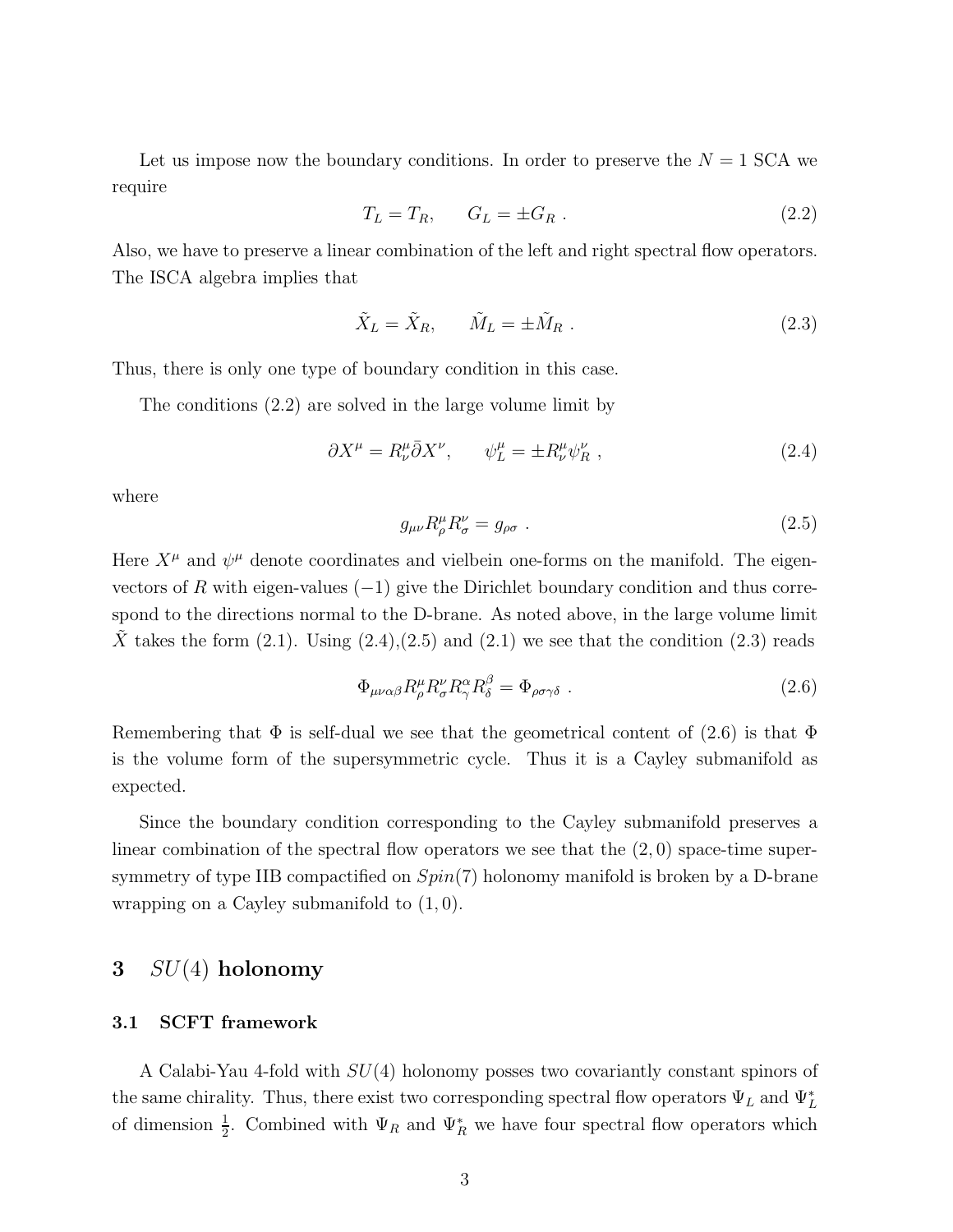means that type IIB string compactified on a Calabi-Yau 4-fold to  $1 + 1$  dimensions has (4, 0) space-time supersymmetry.

As we noted, supersymmetric cycles of special Lagrangian and holomorphic types are associated with A and B types of boundary conditions respectively  $[3]$ . These boundary conditions preserve two linear combinations of the spectral flow operators  $\{\Psi_L, \Psi_L^*, \Psi_R, \Psi_R^*\}$ which implies that wrapping D-branes on these cycles breaks half of the space-time supersymmetry. Thus, the  $(4, 0)$  space-time supersymmetry is broken down to  $(2, 0)$ .

One can also define for Calabi-Yau 4-folds an  $S<sup>1</sup>$  family of Cayley calibrations by

$$
\Phi_{\theta} = \frac{1}{2}k^2 + Re(e^{i\theta}\Omega) \tag{3.1}
$$

Since  $k^2$  vanishes on special Lagrangian submanifolds, and  $Re(e^{i\theta}\Omega)$  vanishes on complex submanifolds, the calibration (3.1) includes the special Lagrangian and complex calibrations as special cases. However a general Cayley submanifold is neither special Lagrangian nor complex. Note also that it cannot be simultaneously special Lagrangian and complex, since the Kähler form vanishes on Lagrangian submanifolds. Indeed we expect a special Lagrangian cycle and a complex 4-cycle to intersect transversely (at points) in the 4-fold.

In this section we study the Cayley type supersymmetric cycle. We will show that the boundary condition associated with the Cayley submanifold preserves only one linear combination of the four spectral flow operators and thus only a quarter of the space-time supersymmetry.

In view of the previous section, we know that we have to preserve the spin 2 operator  $\tilde{X}$  corresponding to the energy momentum tensor of the preserved spectral flow operator. In order to formulate the boundary condition we embed the ISCA algebra in the  $N = 2$ SCA as

$$
T = T_{N=2}, \qquad G = G_{N=2}^{+} + G_{N=2}^{-}, \qquad \tilde{X} = \frac{1}{2}J^2 + Re(e^{i\theta}\Omega) , \qquad (3.2)
$$

with  $\tilde{M}$  as the superpartner of  $\tilde{X}$ . In the large volume limit  $\tilde{X}$  takes the form

$$
\tilde{X}_L = \frac{1}{2} g_{\mu\nu} \psi_L^{\mu} \partial_z \psi_L^{\nu} + (\frac{1}{2} k^2 + Re(e^{i\theta} \Omega))_{\mu\nu\rho\sigma} \psi_L^{\mu} \psi_L^{\nu} \psi_L^{\rho} \psi_L^{\sigma} , \qquad (3.3)
$$

where we used the large volume limit expressions  $J_L = g_{\mu\nu}\psi_L^{\mu}\psi_L^{\nu}$  and  $\Omega = \Omega_{\mu\nu\rho\sigma}\psi_L^{\mu}\psi_L^{\nu}\psi_L^{\rho}\psi_L^{\sigma}$ . Equation (3.3) is expected since as noted in (2.1),  $\tilde{X}$  consists of two parts: The energy momentum tensor for the fermions and the Cayley calibration form, and the latter is given in  $(3.1)$ . Note that in fact  $(3.2)$  defines an  $S<sup>1</sup>$  family of embeddings as suggested by  $(3.1).$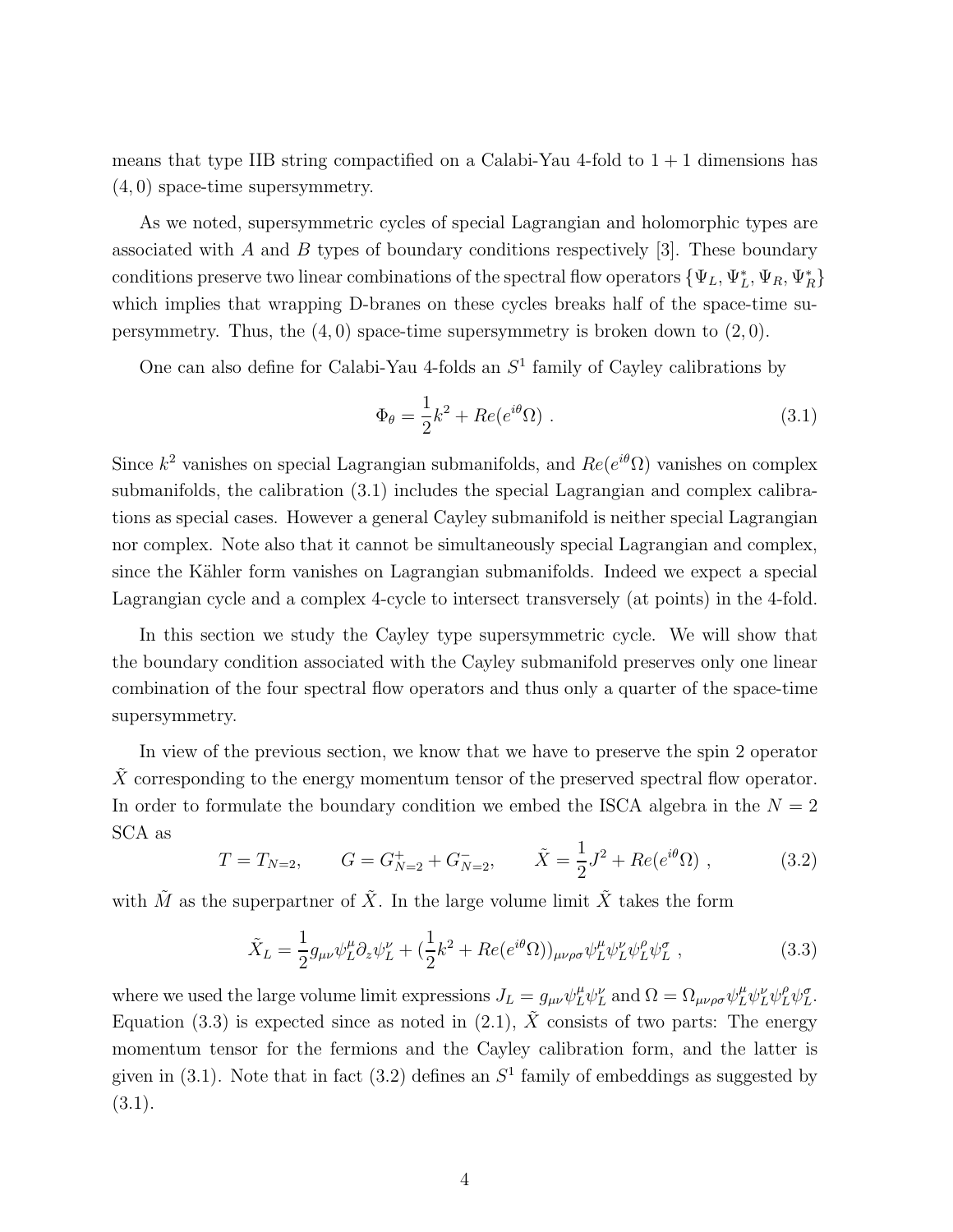Let us also verify that  $\tilde{X}$  is indeed the energy-momentum tensor for the Ising model. One way to see that is to bosonize the  $U(1)$  current  $J = i\partial_z \phi$  and use  $\Omega = e^{i\phi}$ . Thus,

$$
\tilde{X}_L = \frac{1}{2} (\partial_z \phi)^2 + \cos(\phi + \theta) . \qquad (3.4)
$$

Combining the two spectral flow operators as  $e^{i(\phi+\theta)} = \Psi_1 + i\Psi_2$  we see that  $\tilde{X}_L = \Psi_1 \partial_z \Psi_1$ , namely  $\tilde{X}_L$  is the energy-momentum tensor for the Majorana-Weyl spinor  $\Psi_1$  with  $c = \frac{1}{2}$ 2 ∗ .

The boundary condition that corresponds to a Cayley submanifold which is neither special Lagrangian nor complex is that of (2.2) and (2.3). Thus, as we discussed, we are only preserving the energy-momentum tensor for one linear combination of spectral flow operators and break the rest of the  $N = 2$  SCA. This leaves us with one quarter of the supersymmetry. The  $S<sup>1</sup>$  family of Cayley calibrations corresponds to the choice of the preserved linear combination of the spectral flow operators.

Until now the only known way for D-branes to break more than half of the spacetime supersymmetry was to use a configuration of intersecting branes [9]. The Cayley submanifold provides the first and the only example of a supersymmetric cycle on which a single wrapped D-brane breaks three quarters of the space-time supersymmetry.

#### 3.2 Low energy effective action framework, I

In this and the following subsections we will use the low effective action framework in order to derive the conditions for supersymmetric cycles in Calabi-Yau 4-folds. This will make the space-time interpretation of the previous results manifest. To derive the conditions for having a supersymmetric 4-cycle, we consider the 3-brane of the ten-dimensional type IIB theory which wraps a 4-cycle of the Calabi-Yau 4-fold. The 3-brane solution of the type IIB theory was discovered in [10] and its static gauge field content is described by an abelian  $D = 4$ ,  $N = 4$  vector multiplet [11]. However, the covariant 3-brane action with the local  $\kappa$  symmetry has not been constructed so far, so that it is hard to make a rigorous analysis along the lines of [1].

Alternatively, one may take the point of view that the low energy effective action for the Euclidean D3-brane is the "twisted"  $N = 4$  Yang-Mills theory [12] and count the number of unbroken supersymmetries by studying how the twisting is realized on the Cayley submanifold. According to [2], the twisting structure can be understood from the behavior of the normal bundle of the submanifold. For special Lagrangian submanifolds,

<sup>∗</sup>That the energy-momentum tensor of the Ising model is given by (3.4) was shown in [8].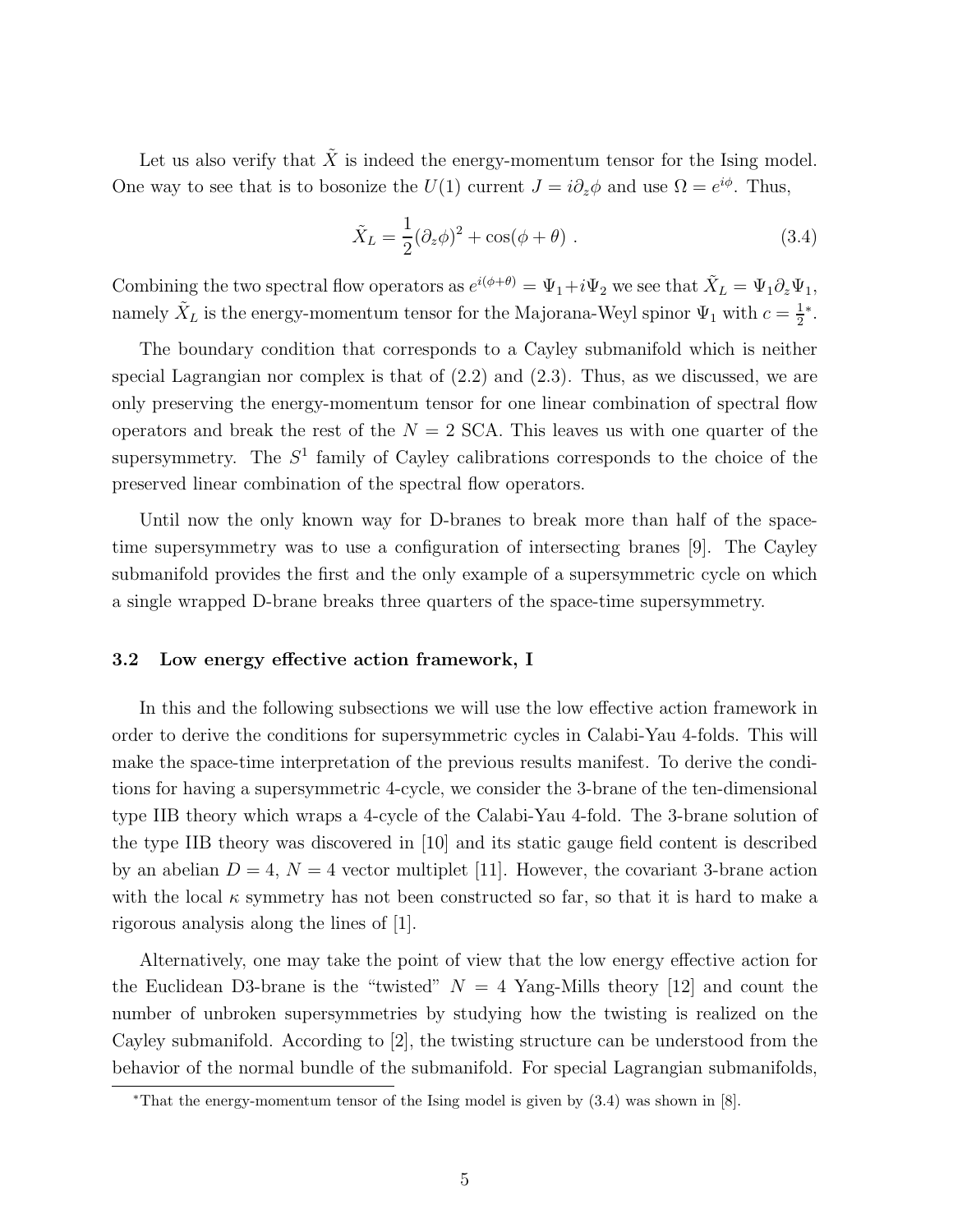the  $SU(4)$  global symmetry of  $N = 4$  decomposes as  $(2, 1) \oplus (1, 2)$  under the Lorentz group  $SU(2) \times SU(2)$ , which leads to 2 unbroken supersymmetries<sup>\*</sup>.

For a Cayley submanifold in a manifold with  $Spin(7)$ -holonomy, the normal bundle can be written in the form [13]  $\mathbb{S}_-\otimes \mathcal{F}$ , where  $\mathcal F$  is a certain rank two vector bundle on the Cayley submanifold. As pointed out in [2], if the vector bundle  $\mathcal F$  is trivial then the twisting is the one for which the global  $SU(4)$  symmetry decomposes as  $(1, 2) \oplus (1, 1) \oplus$  $(1, 1)$  under the Lorentz group; this leaves 1 unbroken supersymmetry. It remains to verify that in our situation—a Cayley submanifold of a manifold with  $SU(4)$  holonomy which is neither a complex nor a special Lagrangian submanifold—the bundle  $\mathcal F$  is trivial.

The structure of the normal bundle of a Cayley submanifold in the  $Spin(7)$  holonomy case is analyzed in some detail by McLean [13]. The half-spin representations of  $Spin(8)$ are eight-dimensional; if we fix a spinor  $\sigma$  in one of the representation spaces, its stabilizer is isomorphic to  $Spin(7)$ . Projecting that copy of  $Spin(7)$  to the vector representation of  $Spin(8)$  produces the holonomy representation  $Spin(7) \rightarrow SO(8)$ . If the actual holonomy is  $SU(4) \cong Spin(6)$ , there will be an embedding of  $Spin(6)$  in  $Spin(7)$ , determined by a second spinor  $\sigma'$  of which  $Spin(6)$  is the stabilizer (within  $Spin(7)$ ).

Given a Cayley 4-plane  $\xi$ , there are quaternionic structures on the 4-planes  $\xi$  and  $\xi^{\perp}$ such that the stabilizer  $G_{\xi}$  of  $\xi$  in  $Spin(7)$  can be written as

$$
G_{\xi} = (Sp(1)_L \times Sp(1)_L^{\perp} \times Sp(1)_R^{diag}) / \{ \pm (1, 1, 1) \},
$$
\n(3.5)

where  $Sp(1)<sub>L</sub>$  and  $Sp(1)<sub>R</sub>$  are the two natural subgroups of  $SO(\xi)$  given by the left and right actions of the unit quaternions,  $Sp(1)<sup>\perp</sup><sub>L</sub>$  and  $Sp(1)<sup>\perp</sup><sub>R</sub>$  are the corresponding subgroups of  $SO(\xi^{\perp})$ , and  $Sp(1)_R^{diag}$  is the diagonal subgroup of  $Sp(1)_R \times Sp(1)_R^{\perp}$ .

In terms of the embedding  $Spin(7) \subset Spin(8)$ , the group  $Sp(1)_L \times Sp(1)_L^{\perp}$  is the stabilizer of a 4-plane  $\eta$  of spinors orthogonal to  $\sigma$ , and  $Sp(1)<sub>R</sub><sup>diag</sup>$  is the intersection of the stabilizer of  $\eta^{\perp}$  with  $Spin(7)$ . If we choose an embedding  $Spin(6) \subset Spin(7)$ corresponding to a spinor  $\sigma'$ , then there are three possibilities for the intersection of  $Spin(6)$  with  $G_{\xi}$ :

- 1.  $\sigma' \in \eta^{\perp}$ , in which case  $Spin(6) \cap G_{\xi} = Sp(1)_L \times Sp(1)_L^{\perp} \times U(1)$  with  $U(1) \subset Sp(1)_{R}^{diag}$ , and
- 2.  $\sigma' \in \eta$ , in which case  $Spin(6) \cap G_{\xi} = SU(2) \times Sp(1)_{R}^{diag}$  with  $SU(2) \subset Sp(1)_{L} \times$  $Sp(1)<sub>L</sub>$  conjugate to the diagonal embedding

<sup>∗</sup>The case of complex submanifolds is a bit different, and does not fall into the classification given in [12] since the normal bundle is not trivial before twisting. Nevertheless, in this case too there are 2 covariantly constant spinors.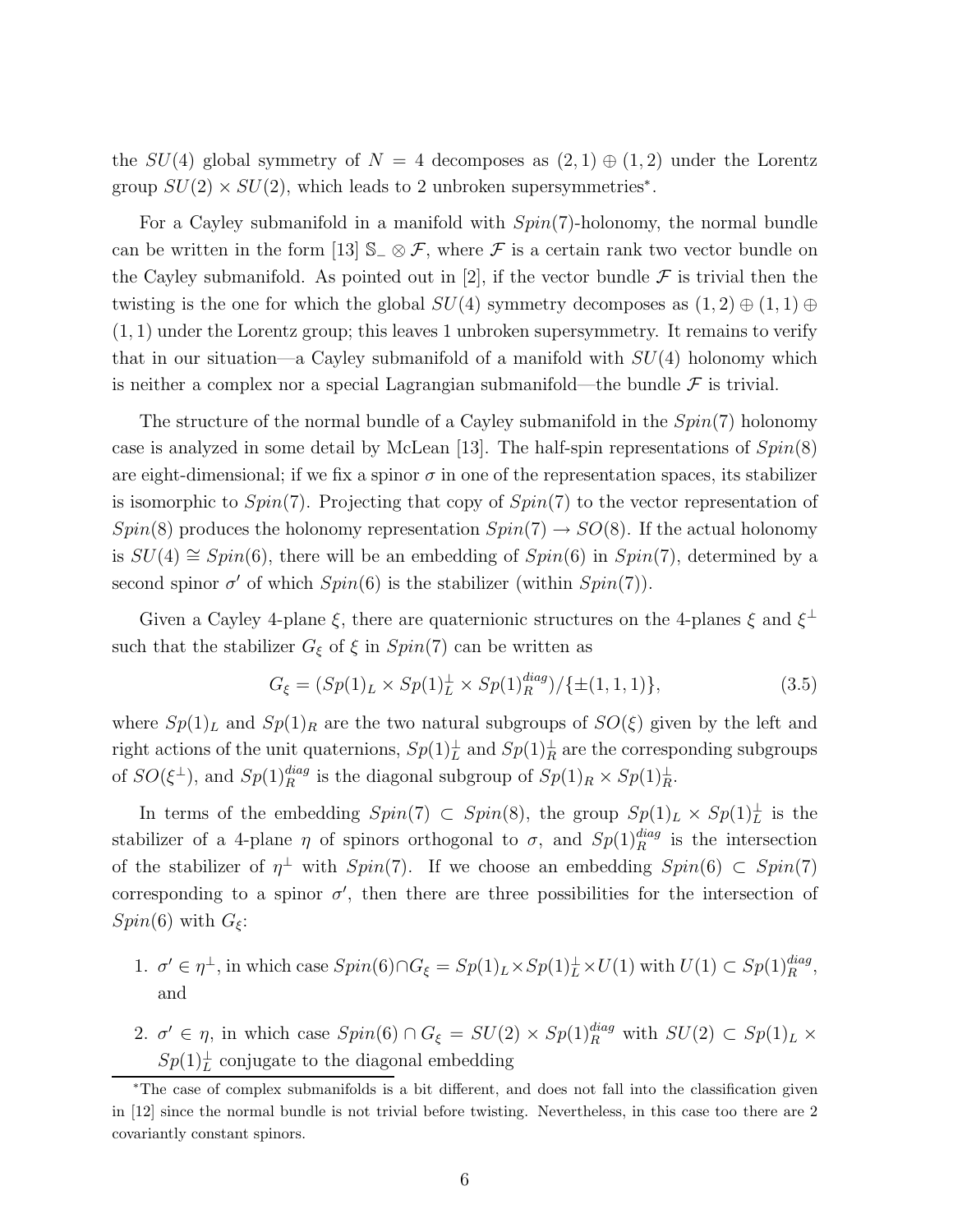3.  $\sigma'$  generic, in which case  $Spin(6) \cap G_{\xi} = SU(2) \times U(1)$  with  $SU(2) \subset Sp(1)_L \times Sp(1)_L^{\perp}$ conjugate to the diagonal embedding and  $U(1) \subset Sp(1)_{R}^{diag}$ .

In case 1, the orbit of  $\xi$  under  $Spin(6) = SU(4)$  takes the form  $Spin(6)/(Spin(6) \cap G_{\xi}) \cong$  $SU(4)/S(U(2) \times U(2))$ , from which it is clear that  $\xi$  is a complex subspace of  $\mathbb{R}^8 = \mathbb{C}^4$ . In case 2, the orbit of  $\xi$  takes the form  $Spin(6)/(Spin(6) \cap G_{\xi}) \cong SU(4)/SO(4)$  which implies that  $\xi$  is a special Lagrangian 4-plane. Finally, in case 3 the orbit of  $\xi$  takes the form  $Spin(6)/(Spin(6) \cap G_{\xi}) \cong SU(4)/(SU(2) \times U(1))$  and has dimension 11 (different from the previous cases), so  $\xi$  must be a Cayley 4-plane which is neither a complex nor special Lagrangian subspace.

To make contact with the SCFT approach in section 3.1, we can count the number of supersymmetries preserved, or equivalently, the number of supersymmetries broken. Each of the latter would generate a goldstino, i.e. a fermion zero modes in in the low energy effective super Yang-Mills action. In the present cases, they correspond to covariantly constant spinors. Generically, there are no more covariantly constant spinors. Thus the number of unbroken spacetime supersymmetries is equal to that of covariantly constant spinors in the fermion bundles of the low energy action. Using the intersection of  $Spin(6)$ with  $G_{\xi}$  given above, we find them to be 2, 2, and 3 for complex, special lagrangian, and Cayley submanifolds respectively. Since the total number of spacetime supersymmetries in  $SU(4)$  compactification of type II string theory is 4, this reproduces the counting given in section 3.2.

Following [13], when the holonomy is  $Spin(7)$ , the vector bundle  $\mathcal F$  in the normal bundles to a Cayley submanifold is the rank two bundle naturally associated to the principal bundle  $Sp(1)<sub>L</sub>$ . (In McLean's p, q, r notation,  $p \in Sp(1)<sub>L</sub>$ ,  $q \in Sp(1)<sub>R</sub>$ <sup>diag</sup> and  $r \in Sp(1)<sub>L</sub>$ .) Nonetheless, one can show, along the same line of reasoning employed above, that it is supersymmetric even when  $\bar{F}$  is nontrivial.

#### 3.3 Low energy effective action framework, II

Although a covariant 3-brane action with the local  $\kappa$ -symmetry is not yet known, it is not difficult to guess what its symmetry structure should be if there is one. By making a reasonable assumption on the symmetry structure of the would-be covariant action, one may formally extend the analysis of [1] to the present case, and give another derivation of the results of the previous subsection. The conditions satisfied by a supersymmetric 4-cycle are expressed in terms of a holomorphic (4, 0)-form:

$$
\Omega = \frac{1}{4!} \Omega_{abcd}(X) dX^a \wedge dX^b \wedge dX^c \wedge dX^d \tag{3.6}
$$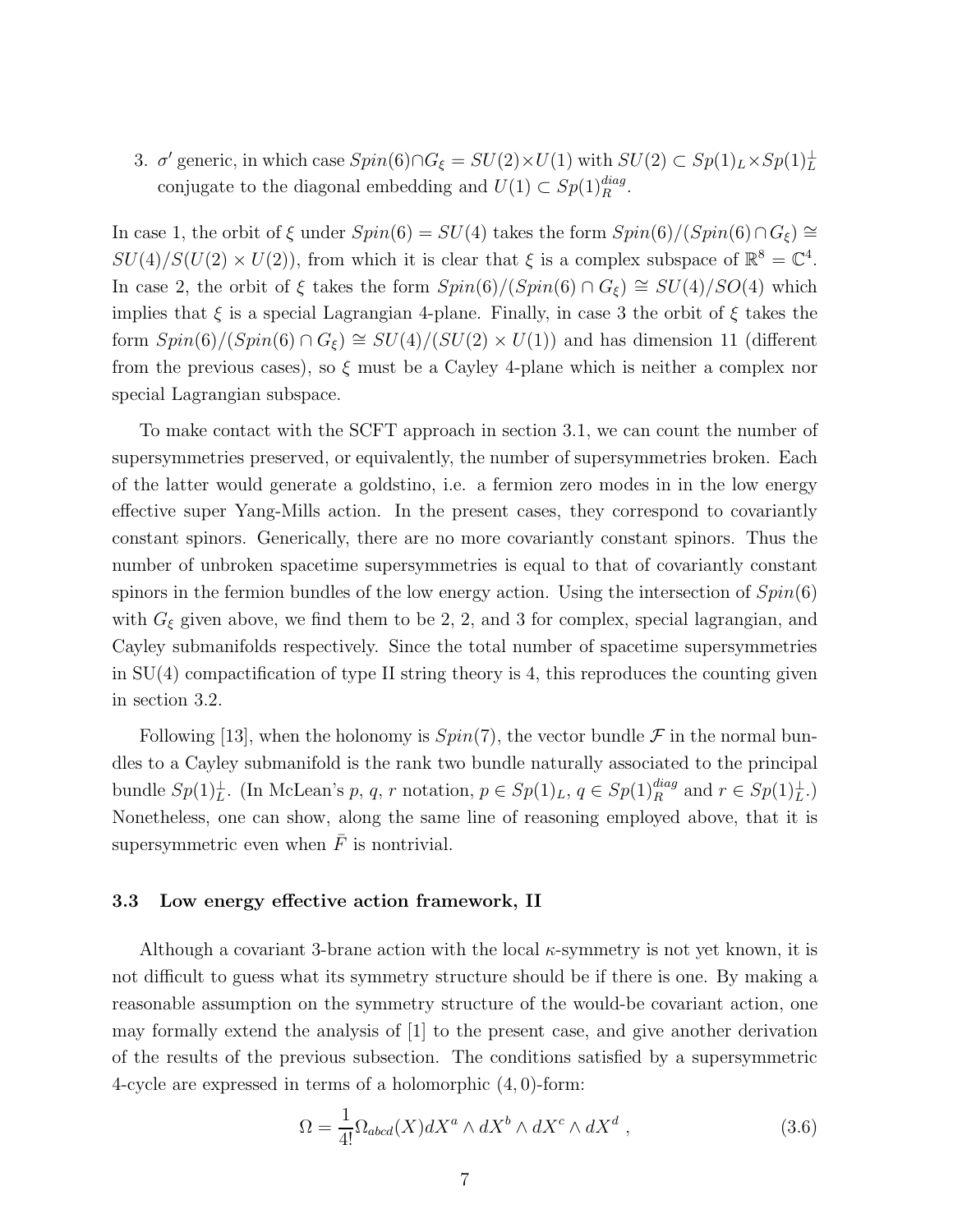and the Kähler form

$$
k_{a\bar{b}} = ig_{a\bar{b}} . \tag{3.7}
$$

Here  $a, \bar{b}$  are holomorphic and anti-holomorphic indices and  $X^i$  are coordinates on the Calabi-Yau.

As discussed in subsection 3.1, an eight-manifold with  $SU(4)$  holonomy has two covariantly constant eight-dimensional Majorana-Weyl spinors  $\epsilon_1$  and  $\epsilon_2$ , with the same chirality. Changing the chirality of both spinors would correspond to reversing the orientation. We can combine these real spinors into a complex spinor  $\epsilon_+ = \epsilon_1 + i\epsilon_2$ , whose normalization can be chosen as  $\epsilon_+^{\dagger} \epsilon_+ = 1$ . The Kähler form is expressed in terms of this spinor as:

$$
k_a^{\ b} = i\epsilon_+^{\dagger} \gamma_a^{\ b} \epsilon_+ \ . \tag{3.8}
$$

In general,  $\gamma_{m_1...m_n}$  is the completely antisymmetrized product of n eight-dimensional gamma matrices containing a factor  $1/n!$ . From (3.8) it can be easily seen that  $\gamma_a$  acts as an annihilation operator

$$
\gamma_a \epsilon_+ = \gamma_{\bar{a}} \epsilon_- = 0 \tag{3.9}
$$

where  $\epsilon_{-} = (\epsilon_{+})^*$ . The holomorphic 4-form relates  $\epsilon_{+}$  and  $\epsilon_{-}$ :

$$
\gamma_{abcd}\epsilon_{-} = \Omega_{abcd}\epsilon_{+} \tag{3.10}
$$

Using standard properties of gamma matrices, it can be shown that the following formulas hold

$$
\gamma_{a\bar{b}\bar{c}\bar{d}}\epsilon_{+} = -3ik_{a[\bar{b}}\gamma_{\bar{c}\bar{d}]} \epsilon_{+} ,
$$
  
\n
$$
\gamma_{\bar{a}\bar{b}c\bar{d}}\epsilon_{+} = 3k_{[\bar{a}c}k_{\bar{b}d]} \epsilon_{+} .
$$
\n(3.11)

Similar equations involving the spinor  $\epsilon_-\$  can be obtained after complex conjugation.

Although the covariant action for the 3-brane is yet to be constructed, it should be natural to assume, by extending the analysis in [1], that the 3-brane would preserve the supersymmetries generated by ten-dimensional spinors  $\epsilon$  if they solve<sup>\*</sup>

$$
P_{-}\epsilon = \frac{1}{2} \left( 1 - \frac{1}{4!} \epsilon^{\mu\nu\rho\sigma} \partial_{\mu} X^{M} \partial_{\nu} X^{N} \partial_{\rho} X^{P} \partial_{\sigma} X^{Q} \Gamma_{MNPQ} \right) \epsilon = 0 \tag{3.12}
$$

In the covariant formulation, this would be a condition for the local  $\kappa$ -transformation to compensate for the global supersymmetry generated by  $\epsilon$ . Here  $M, N = 1, \ldots, 10$  are

<sup>\*</sup>By comparing with the analysis of section 3.2 using the  $N = 4$  Yang-Mills theory, we note that, in the case of a special Lagrangian submanifold, we have to take into account both projection operators  $P_+$ and  $P_-\,$ .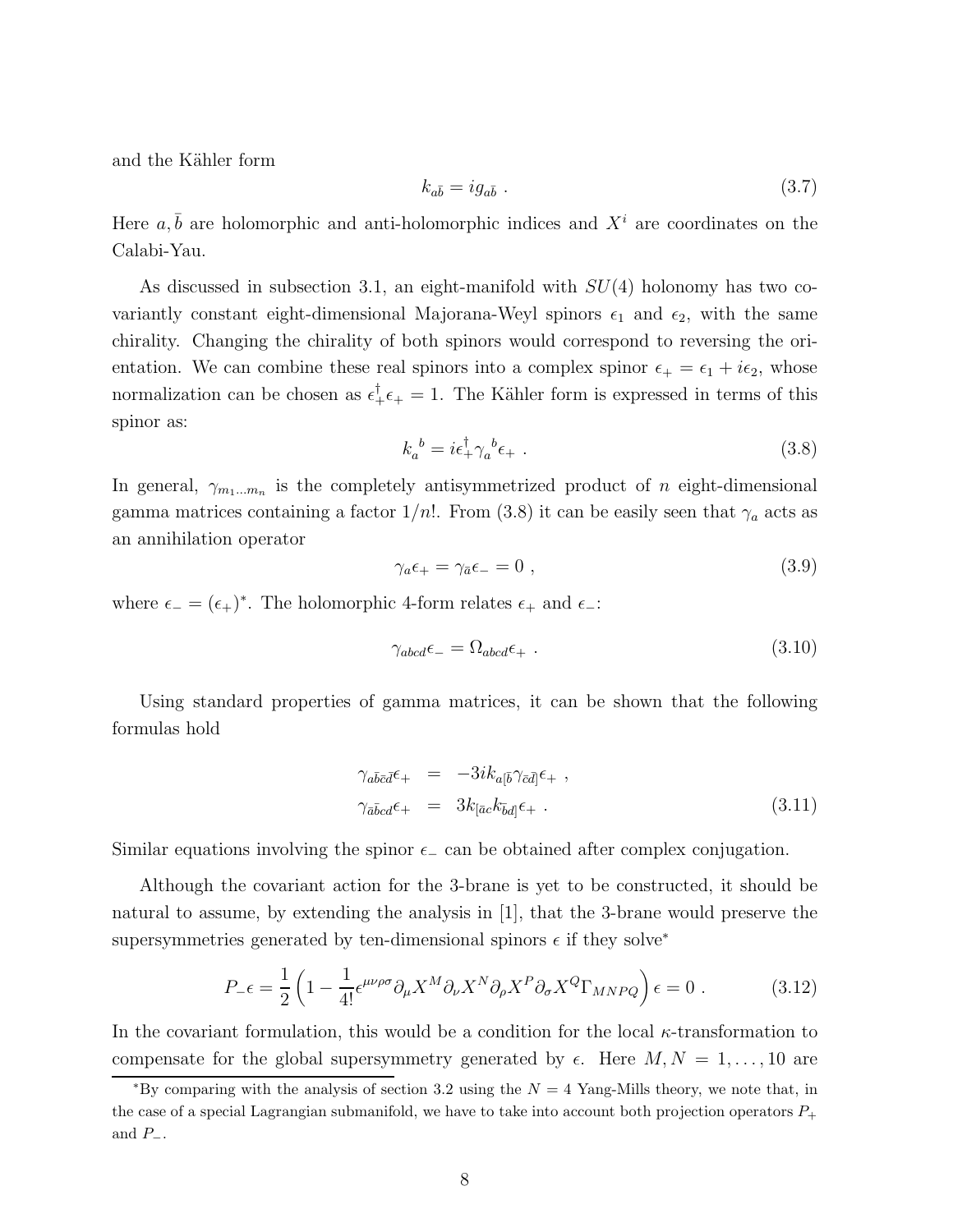ten-dimensional indices,  $\mu, \nu = 1, ..., 4$  are the worldbrane indices <sup>†</sup>,  $\Gamma_M$  are the tendimensional gamma matrices and  $X^M$  is the bosonic part of the 3-brane configuration. In the above formula we have introduced the projection operator  $P_-\,$  which is hermitian and satisfies  $P^2 = P^-$ .

Let us introduce the eight-dimensional spinor:

$$
\epsilon_{\theta} = e^{-i\theta/2} \epsilon_{+} + e^{i\theta/2} \epsilon_{-} \tag{3.13}
$$

The spinor  $\epsilon$  can then be written in the form  $\epsilon = \lambda \epsilon_{\theta}$ , where  $\lambda$  is a two-dimensional Majorana spinor. The simplest way to find solutions of the equation  $P_-\epsilon_\theta = 0$ , is to derive a Bogomolnyi bound (which will be closely related to the calibration condition, as we have remarked earlier). This bound is saturated if and only if the 4-cycle is supersymmetric. This implies that the 3-brane has minimized its volume. The bound can be derived from the inequality

$$
\int d^4 \sigma \sqrt{h} (P_- \epsilon_{\theta})^{\dagger} P_- \epsilon_{\theta} \ge 0 \tag{3.14}
$$

In the above formula  $P_$  is constructed from eight-dimensional gamma matrices and h is the induced metric on the 3-brane. After a straightforward computation we obtain the result:

$$
V_4 \ge \frac{1}{2} \int k \wedge k + \text{Re}(e^{i\theta} \int \Omega) , \qquad (3.15)
$$

Comparing to the Cayley calibration (3.1) we see that the manifolds which saturate this bound correspond to the  $S<sup>1</sup>$  family of Cayley submanifolds, that we previously found. As we already pointed out, Lagrangian submanifolds and complex submanifolds are special cases of Cayley geometries. The complex submanifolds found herein coincide precisely with the expression found in [1] for the supersymmetric 3-brane wrapping a 4-cycle of a Calabi-Yau 3-fold.

#### 3.4 Examples

The simplest examples of supersymmetric 4-cycles can be found in flat space<sup>∗</sup> . Here:

$$
\Omega = dX^1 \wedge dX^2 \wedge dX^3 \wedge dX^4 ,
$$
  
\n
$$
k = dX^1 \wedge dX^{\bar{1}} + \dots + dX^4 \wedge dX^{\bar{4}} .
$$
 (3.16)

<sup>†</sup>This notation is different than the one used in the previous sections where the distinction between worldbrane indices and Calabi-Yau indices was encoded in the eigen-vectors of the R matrix.

<sup>∗</sup>Here we will solve (3.15) pointwise.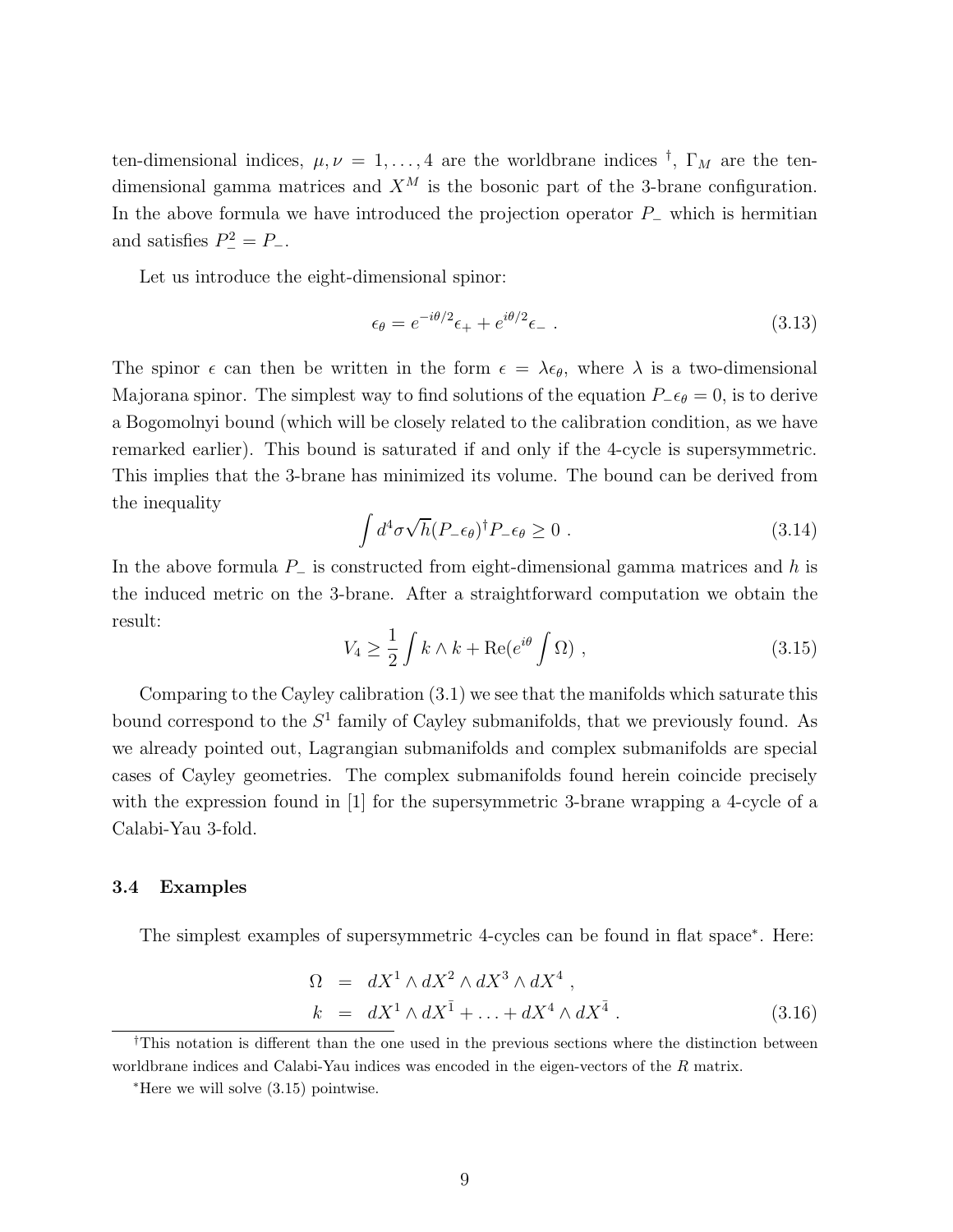An example of a Lagrangian submanifold is the surface described by  $X^i = X^{\bar{i}}$  for  $i = 1, \ldots, 4$ . In that case equation (3.15) is saturated because the pullback of  $\Omega$  satisfies

$$
\partial_{\alpha} X^m \partial_{\beta} X^n \partial_{\gamma} X^p \partial_{\delta} X^q \Omega_{mnpq} = \epsilon_{\alpha\beta\gamma\delta} , \qquad (3.17)
$$

while the pullback of  $k$  vanishes.

A more complicated example, that is not in flat space, can be found as a 4-cycle in the sextic hypersurface

$$
\sum_{i=1}^{6} (X^i)^6 = 0 \tag{3.18}
$$

in  $\mathbb{CP}^5$ . This 4-cycle is the four-dimensional submanifold on which all the  $X^{i}$ 's are real  $[14, 1].$ 

An example of a complex submanifold is given by the surface described by  $X_3 = X_4 =$ 0. Here the pullback of  $\Omega$  vanishes and the pullback of  $k \wedge k$  is

$$
\partial_{\alpha} X^m \partial_{\beta} X^n \partial_{\gamma} X^{\bar{p}} \partial_{\delta} X^{\bar{q}} k_{m\bar{p}} k_{n\bar{q}} = 2 \epsilon_{\alpha\beta\gamma\delta} , \qquad (3.19)
$$

so that (3.15) is saturated.

An example of a Cayley geometry, for which both the pullback of the holomorphic 4-form and the pullback of  $k \wedge k$  are non-vanishing is described by  $X^2 = \sqrt{2}e^{i\varphi}(X^1 + X^{\bar{1}})$ and  $X^4 = \sqrt{2}e^{i\varphi}(X^3 + X^{\bar{3}})$ , for every value of the angle  $\varphi$ . More generally, every Cayley plane that is neither special Lagrangian nor holomorphic will give an example of this type.

# 4 G<sup>2</sup> holonomy

#### 4.1 SCFT framework

Let M be an seven-manifold. A  $G_2$  structure on M is given by a closed  $G_2$  invariant 3-form Φ. This defines a metric g with holonomy group  $Hol(g) \subset G_2$ . Such a metric is Ricci-flat. Compact  $G_2$  holonomy manifolds have been constructed in [15, 16] in analogy with the  $Spin(7)$  holonomy case by resolving the singularities of  $T^7/\Gamma$  orbifolds. Here  $T^7$ is equipped with a flat  $G_2$  structure and  $\Gamma$  is a finite group of isometries of  $T^7$  preserving that structure. On a  $G_2$  holonomy manifold there exists one covariantly constant spinor. The 3-form  $\Phi$  and its Hodge dual 4-form  $*\Phi$  define the associative and coassociative calibrations respectively.

The extended symmetry algebra of sigma models on  $G_2$  manifolds has been constructed in [7]. In addition to the stress tensor T and its superpartner  $G$ , it contains the superpartners  $(K, \Phi)$  with spins  $(2, \frac{3}{2})$  $\frac{3}{2}$ ) and  $(X, M)$  with spins  $(2, \frac{5}{2})$  $\frac{5}{2}$ ). In the large volume limit,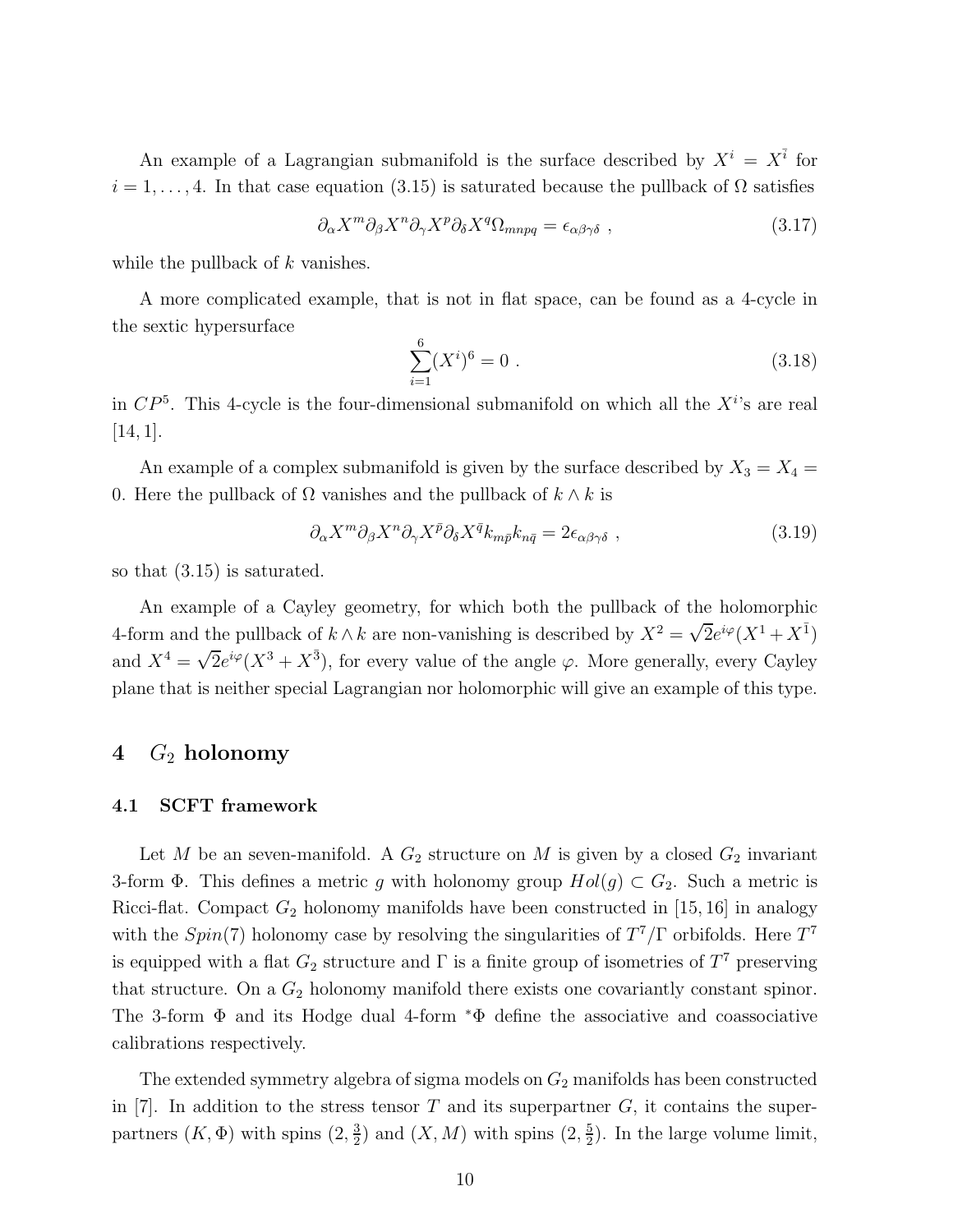$\Phi$  corresponds to the associative calibration 3-form and X is the sum of the coassociative calibration 4-form <sup>∗</sup>Φ and the stress tensors for seven Majorana-Weyl fermions. In analogy with the  $Spin(7)$  holonomy case where we viewed  $\tilde{X}$  as the stress tensor corresponding to the dimension  $\frac{1}{2}$  spectral flow operator, here we can view X as the stress tensor corresponding to the dimension  $\frac{7}{16}$  spectral flow operator which is the spin field of the  $c = \frac{7}{10}$  tri-critical Ising model.

In addition to the  $N = 1$  boundary condition (2.2), the  $G_2$  algebra implies the boundary conditions

$$
\begin{aligned}\n\Phi_L &= \Phi_R, & K_L &= \pm K_R, \\
X_L &= X_R, & M_L &= \pm M_R.\n\end{aligned} \tag{4.1}
$$

In the large volume limit we have

$$
\Phi_L = \Phi_{ijk}\psi_L^i\psi_L^j\psi_L^k, \qquad X_L = \frac{1}{2}g_{ij}\psi_L^i\partial_z\psi_L^j +^* \Phi_{ijkl}\psi_L^i\psi_L^j\psi_L^k\psi_L^l. \tag{4.2}
$$

Thus the boundary conditions (4.1) take the form

$$
\Phi_{ijk} R^i_l R^j_m R^k_n = \Phi_{lmn}, \qquad \, ^*\Phi_{ijkl} R^i_m R^j_n R^k_o R^l_p = ^*\Phi_{mnop} , \tag{4.3}
$$

which geometrically mean that for the 3-cycle  $\Phi$  is the volume form while for a 4-cycle  $*\Phi$ is the volume form. These are the associative and coassociative calibrated submanifolds. Since the boundary conditions (4.1) impose one linear constraint on the stress tensor operator corresponding to the spectral flow we see that a brane wrapping on an associative or coassociative cycle preserves half of the space time supersymmetry. Thus, the  $(2,0)$ space-time supersymmetry of a type IIB string compactified on a  $G_2$  holonomy sevenmanifold is broken to  $(1, 0)$  by the brane.

#### 4.2 Low energy effective action framework

Supersymmetric 3-cycles are defined as configurations for which we can find a sevendimensional spinor that satisfies

$$
P_{-}\epsilon = \frac{1}{2} \left( 1 - \frac{i}{3!} \epsilon^{\mu\nu\rho} \partial_{\mu} X^{m} \partial_{\nu} X^{n} \partial_{\rho} X^{p} \Gamma_{mnp} \right) \epsilon = 0 \tag{4.4}
$$

This expression is evaluated using the 3-form  $\Phi$ , which appears in the expression

$$
\gamma_{mnp}\epsilon = \Phi_{mnp}\epsilon \tag{4.5}
$$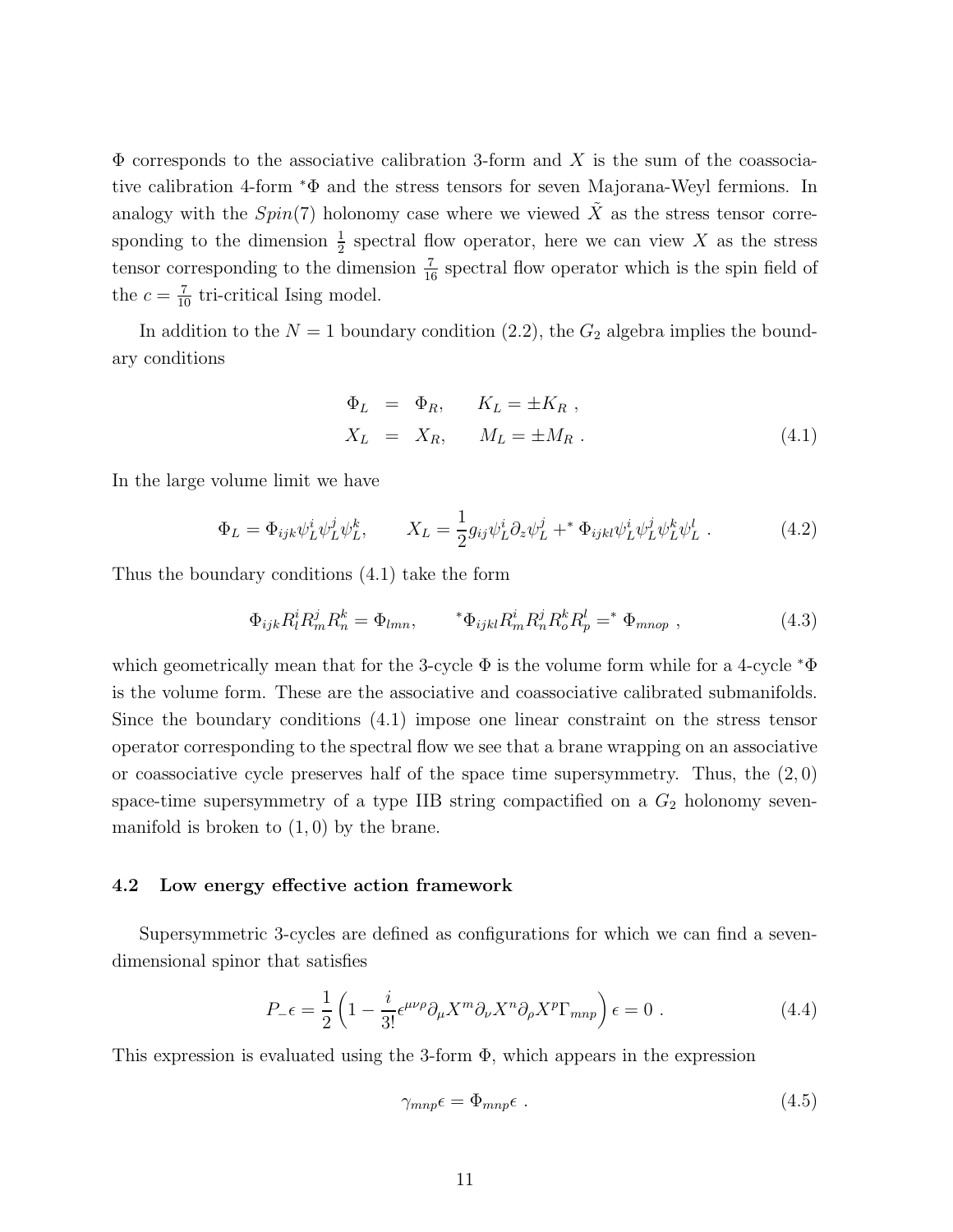From here we see that the only configuration that preserves supersymmetry satisfies that the pullback of the 3-form is proportional to the volume element:

$$
\partial_{\mu} X^m \partial_{\nu} X^n \partial_{\rho} X^p \Phi_{mnp} = \epsilon_{\mu\nu\rho} \ . \tag{4.6}
$$

These are precisely the associative calibrations previously discussed. On a manifold with  $G_2$  holonomy we can also have 4-cycles in which  $*\Phi$  pulls back to the volume element. These cycles satisfy

$$
P_{-}\epsilon = \frac{1}{2} \left( 1 - \frac{1}{4!} \epsilon^{\mu\nu\rho\sigma} \partial_{\mu} X^{m} \partial_{\nu} X^{n} \partial_{\rho} X^{p} \partial_{\sigma} X^{q} \Gamma_{mnpq} \right) \epsilon = 0 , \qquad (4.7)
$$

which is solved by the configuration

$$
\partial_{\lbrack\mu}X^m \partial_{\nu}X^n \partial_{\rho}X^p \partial_{\sigma}X^{q*} \Phi_{mnpq} = \epsilon_{\mu\nu\rho\sigma} \ . \tag{4.8}
$$

Thus <sup>∗</sup>Φ corresponds to the coassociative calibration. Both configurations break half of the supersymmetry.

### 5 Mirror symmetry

In the case of the 4-fold with  $SU(4)$  holonomy, we may consider the effect of mirror symmetry which exchanges  $G_{N=2}^+$  and  $G_{N=2}^-$  for the right mover. As was shown in [3], mirror symmetry exchanges the  $A$  and  $B$  types of boundary conditions. Geometrically, mirror symmetry is realized on *pairs* of Calabi–Yau manifolds which define the same theory (but with opposite geometric identifications of  $G_{N=2}^{\pm}$ ). Thus, if X and Y are a pair of mirror manifolds, the special Lagrangian submanifolds of X are mapped to the complex submanifolds of  $Y$ , and the complex submanifolds of  $X$  are mapped to the special Lagrangian submanifolds of Y.

Mirror symmetry for 4-folds has several new features which distinguish it from the three-dimensional case [17]. Mirror symmetry is expected to map  $H^4(X) = \bigoplus_p H^{p,4-p}(X)$ to  $\bigoplus_p H^{p,p}(Y)$  and  $\bigoplus_p H^{p,p}(X)$  to  $H^4(Y) = \bigoplus_p H^{p,4-p}(Y)$ ; one of the new features is that  $H^{2,2}(X)$  appears in both of these spaces. (These spaces were referred to as the "horizontal" and "vertical" cohomology in [17].)

The special Lagrangian submanifolds of X define classes in  $H^4(X)$  which lie in the socalled *primitive cohomology*, that is, they are classes which are orthogonal to the Kähler class. Since the classes of special Lagrangian submanifolds are also classes in integer cohomology, the natural space to consider for these manifolds is  $H^4(X)_{prim} \cap H^4(X,\mathbb{Z})$ . It is not clear how much of this space will actually be represented by special Lagrangian submanifolds.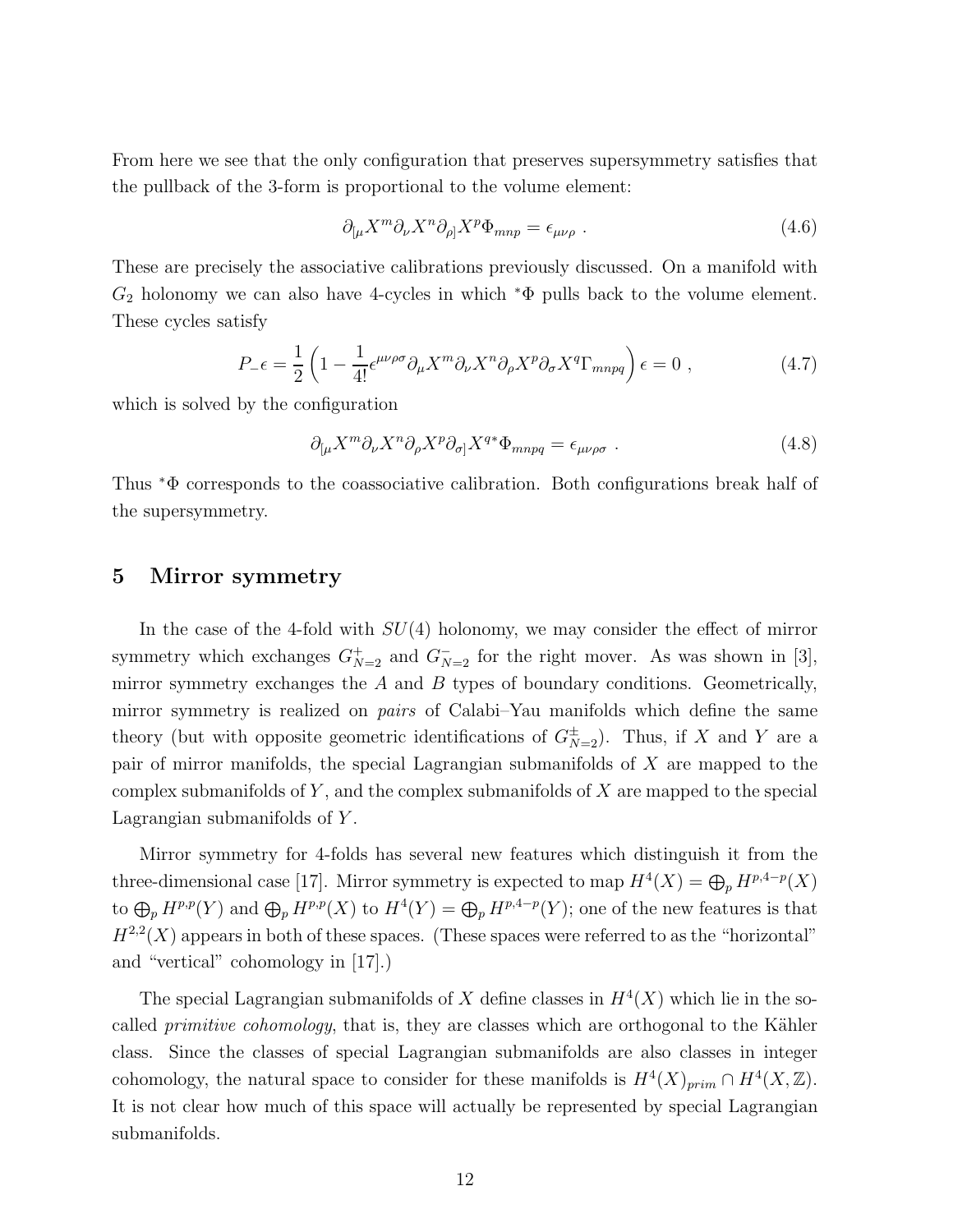On the other hand, the complex submanifolds of  $X$  define classes which have Hodge type  $(p, p)$  and are also integer cohomology classes; the natural space to consider for them is  $\bigoplus_p H^{p,p}(X) \cap H^{even}(X,\mathbb{Z})$ . The celebrated "Hodge conjecture" in mathematics asserts that if we pass to Q-coefficients instead of Z-coefficients, then all classes in this space are represented by complex submanifolds; it is not known if this conjecture holds for Calabi–Yau 4-folds.

We are thus faced with the situation of having an unknown subspace of  $H^4(X)_{prim} \cap$  $H^4(X,\mathbb{Z})$  represented by special Lagrangian submanifolds, and an unknown subspace of  $\bigoplus_p H^{p,p}(X) \cap H^{even}(X,\mathbb{Z})$  represented by complex submanifolds. In fact, it is quite possible that the appropriate pieces of these subspaces fall short of filling out all of  $H^{2,2}(X)$ (even though both will contribute subspaces of  $H^{2,2}(X)$ ). Cayley submanifolds provide another potential source of cohomology classes which could help to fill out  $H^{2,2}(X)$ : it may be that some of the classes which cannot be represented by either special Lagrangian or complex submanifolds will instead be represented by Cayley submanifolds.

Such a possibility meshes well with mirror symmetry: we observe that the mirror of a Cayley submanifold will be another Cayley submanifold. (This is because any D-brane on X—which defines some type of boundary condition for open strings—should map to a Dbrane on Y .) If the first Cayley submanifold is neither special Lagrangian nor a complex submanifold, then since it preserves only  $1/4$  of the supersymmetry, its mirror will have the same property. It would be interesting to find explicit examples of this phenomenon.

Finally, we would like to mention an implication for mirror symmetry in higher dimensions that becomes evident by considering the spectrum of BPS soliton states. Recently Strominger, Yau and Zaslow [18] showed that every Calabi-Yau 3-fold that has a mirror admits a supersymmetric  $T^3$ -fibration. The basic assumption of this argument is quantum mirror symmetry [20, 21, 1, 22], where the isomorphism between the type IIA theory compactified on a 3-fold X and the IIB theory compactified on the mirror Y of X is extended to the non-perturbative BPS states in  $D = 4$ . Since these BPS states are constructed as D-branes, the quantum mirror symmetry is actually a consequence of the classical mirror symmetry of the bulk CFT [3]. It is then natural to wonder if the previous argument can be extended to higher dimensional Calabi-Yau manifolds. Some precise mathematical aspects of this generalization have been recently considered in [19]. We consider the type IIA theory compactified on a large Calabi-Yau  $n$ -fold X and its mirror Y. Quantum mirror symmetry implies that both theories are isomorphic. On the  $X$  side there are 'BPS states' in  $D = (10 - 2n)$  \* which arise from the ten-dimensional 0-brane. These states

<sup>\*</sup>Rigorously, the notion of a BPS state that carries electro-magnetic charge in  $D < 2$  is not well defined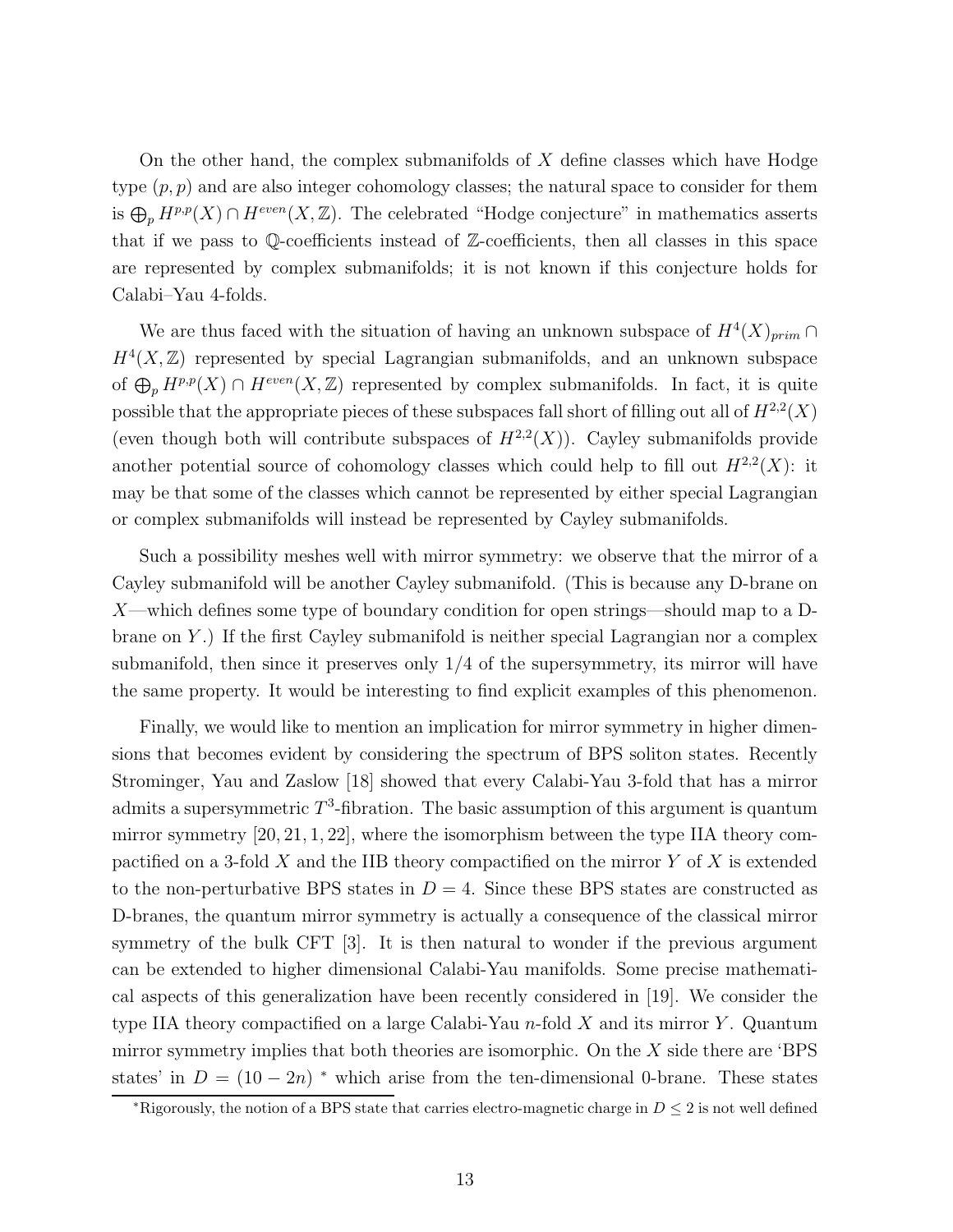arise from a supersymmetric *n*-brane wrapping a *n*-cycle in Y. This *n*-cycle corresponds to a special Lagrangian submanifold. This is because the 0-brane corresponds to B-type boundary conditions and by mirror symmetry these are transformed to the A-type boundary conditions that correspond to the special Lagrangian submanifold [3]. Extending the arguments of  $[18]$  to *n*-folds, we arrive at the conclusion that the *n*-cycles corresponding to special Lagrangian submanifolds are toroidal. This leads us to the conclusion that every Calabi-Yau *n*-fold that has a mirror admits a supersymmetric  $T<sup>n</sup>$ -fibration. This suggests that the mirror symmetry for the *n*-fold is equivalent to a T-duality on the  $T<sup>n</sup>$ -fibers.

## Acknowledgements

We would like to thank R. Bryant, G. Moore, R. Plesser, J. Polchinski, A. Schwimmer, A. Strominger, C. Vafa, and Y. Vlassopoulos for useful discussions. D.R.M. and H.O. are grateful for the hospitality of the Aspen Center for Physics during the final stages of this project. The work of K.B. was supported by NSF grant PHY89-04035. The work of M.B. was supported by DOE grant DOE-91ER40618. The work of D.R.M. was supported in part by the National Science Foundation under grant DMS-9401447. The work of H.O. was supported in part by NSF grant PHY-951497 and DOE grant DE-AC03-76SF00098. Y.O. is partially supported by the Israel Science Foundation through the Center for the Physics of Basic Interactions. Z.Y. is supported by a Graduate Research Fellowship of the U.S. Department of Education.

due to the occurrence of infrared divergences. (We thank A. Strominger for pointing this out to us). The problem can be better formulated by translating the result of [18] into the CFT language.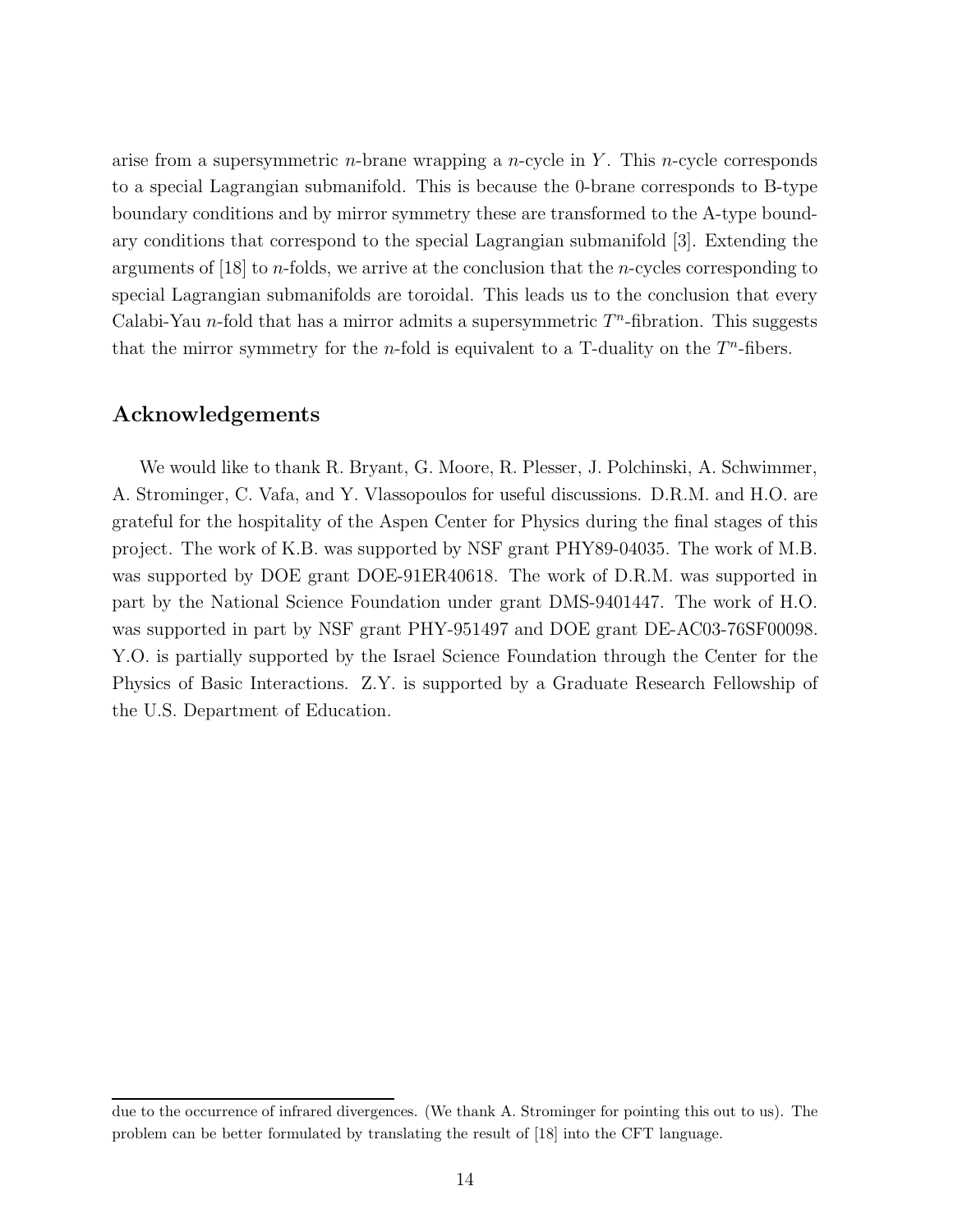## References

- [1] K. Becker, M. Becker and A. Strominger, "Fivebranes, Membranes and Nonperturbative String Theory," hep-th 9507158, Nucl. Phys. B456 (1995) 130.
- [2] M. Bershadsky, V. Sadov and C. Vafa, "D-Branes and Topological Field Theories," hep-th 9511222, Nucl. Phys. B463 (1996) 420.
- [3] H. Ooguri, Y. Oz and Z. Yin, "D-branes on Calabi-Yau Spaces and Their Mirrors," hep-th 9606112, To appear in Nucl.Phys.B.
- [4] R. Harvey and H. B. Lawson, "Calibrated Geometries," Acta. Math. 148 (1982) 47.
- [5] D. Joyce, "Compact 8-Manifolds with Holonomy  $Spin(7)$ ," Invent. Math. 123 (1996) 507.
- [6] R. Harvey, "Spinors and Calibrations," Academic Press (1990).
- [7] S. Shatashvili and C. Vafa, "Superstrings and Manifolds of Exceptional Holonomy," hep-th 9407025, Selec. Math. 1 (1995) 347.
- [8] T. Eguchi and K. Higashijima, "Vertex Operators and Nonabelian Bosonization", Proceedings of the Niels Bohr Centennial Symposium, Copenhagen, Denmark, May 6-10, 1985.
- [9] M. Berkooz, M. R. Douglas and R. G. Leigh, "Branes Intersecting at Angles," hep-th 9606139 and references therein.
- [10] G. T. Horowitz and A. Strominger, "Black Strings and P-Branes", Nucl. Phys. B360 (1991) 197.
- [11] M. J. Duff and J. X. Lu, "The Self-Dual Type IIB Superthreebrane", Phys. Lett. 273B (1991) 409.
- [12] C. Vafa and E. Witten, "A Strong Coupling Test of S-Duality," Nucl. Phys. B431 (1994) 3.
- [13] R. C. McLean, "Deformations of calibrated submanifolds," J. Differential Geom. , to appear, preprint available at http://www.math.duke.edu/preprints/1996.html.
- [14] R. L. Bryant, "Minimal Lagrangian Submanifolds of Kähler–Einstein Manifolds", Differential Geometry and Differential Equations, Shanghai 1985, Lecture Notes in Math., vol. 1255, Springer-Verlag, 1985, p. 1.
- [15] D. Joyce, "Compact Riemannian 7-Manifolds with Holonomy  $G_2$  I," J. Diff. Geom. 43 (1996) 291.
- [16] D. Joyce, "Compact Riemannian 7-Manifolds with Holonomy  $G_2$  II," J. Diff. Geom. 43 (1996) 329.
- [17] B. R. Greene, D. R. Morrison and M. R. Plesser, "Mirror Manifolds in Higher Dimension," Comm. Math. Phys. 173 (1995) 559.